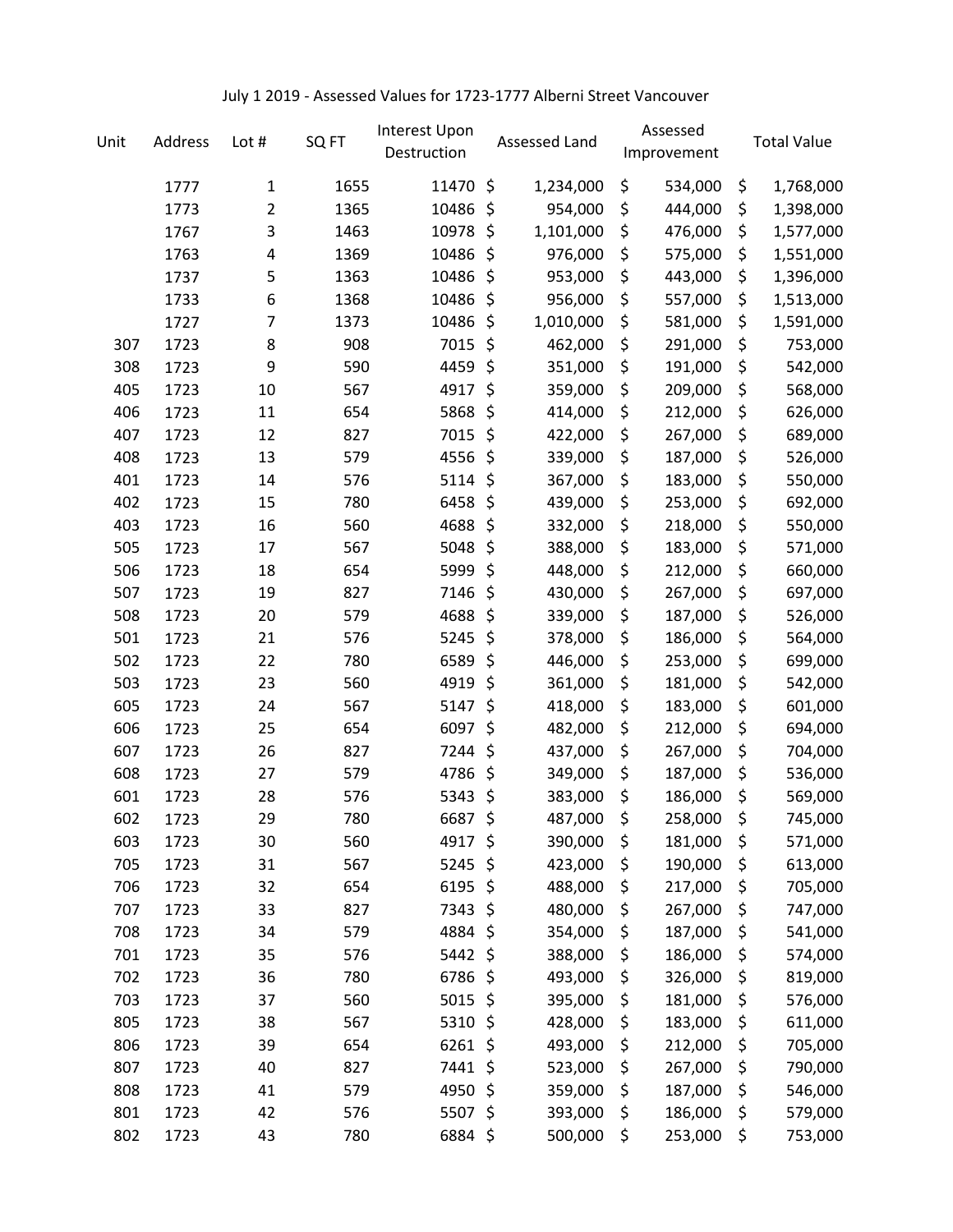| 803  | 1723 | 44 | 560 | \$<br>5081      | 400,000 | \$<br>181,000 | \$<br>581,000 |
|------|------|----|-----|-----------------|---------|---------------|---------------|
| 905  | 1723 | 45 | 567 | 5376<br>\$      | 433,000 | \$<br>183,000 | \$<br>616,000 |
| 906  | 1723 | 46 | 654 | \$<br>6327      | 499,000 | \$<br>212,000 | \$<br>711,000 |
| 907  | 1723 | 47 | 827 | \$<br>7539      | 566,000 | \$<br>267,000 | \$<br>833,000 |
| 908  | 1723 | 48 | 579 | \$<br>5015      | 364,000 | \$<br>187,000 | \$<br>551,000 |
| 901  | 1723 | 49 | 576 | \$<br>5573      | 398,000 | \$<br>186,000 | \$<br>584,000 |
| 902  | 1723 | 50 | 780 | 6982<br>\$      | 507,000 | \$<br>253,000 | \$<br>760,000 |
| 903  | 1723 | 51 | 560 | \$<br>5147      | 405,000 | \$<br>181,000 | \$<br>586,000 |
| 1005 | 1723 | 52 | 567 | \$<br>5442      | 438,000 | \$<br>183,000 | \$<br>621,000 |
| 1006 | 1723 | 53 | 654 | \$<br>6392      | 505,000 | \$<br>212,000 | \$<br>717,000 |
| 1007 | 1723 | 54 | 827 | \$<br>7638      | 573,000 | \$<br>267,000 | \$<br>840,000 |
| 1008 | 1723 | 55 | 579 | \$<br>5081      | 370,000 | \$<br>187,000 | \$<br>557,000 |
| 1001 | 1723 | 56 | 576 | \$<br>5638      | 403,000 | \$<br>186,000 | \$<br>589,000 |
| 1002 | 1723 | 57 | 780 | 7081<br>\$      | 514,000 | \$<br>261,000 | \$<br>775,000 |
| 1003 | 1723 | 58 | 560 | \$<br>5212      | 410,000 | \$<br>181,000 | \$<br>591,000 |
| 1105 | 1723 | 59 | 567 | \$<br>5507      | 492,000 | \$<br>183,000 | \$<br>675,000 |
| 1106 | 1723 | 60 | 654 | \$<br>6458      | 567,000 | \$<br>212,000 | \$<br>779,000 |
| 1107 | 1723 | 61 | 827 | \$<br>7736      | 580,000 | \$<br>267,000 | \$<br>847,000 |
| 1108 | 1723 | 62 | 579 | \$<br>5147      | 375,000 | \$<br>187,000 | \$<br>562,000 |
| 1101 | 1723 | 63 | 576 | 5704<br>\$      | 402,000 | \$<br>183,000 | \$<br>585,000 |
| 1102 | 1723 | 64 | 780 | \$<br>7173      | 554,000 | \$<br>253,000 | \$<br>807,000 |
| 1103 | 1723 | 65 | 560 | \$<br>5278      | 439,000 | \$<br>181,000 | \$<br>620,000 |
| 1205 | 1723 | 66 | 567 | \$<br>5573      | 497,000 | \$<br>183,000 | \$<br>680,000 |
| 1206 | 1723 | 67 | 654 | \$<br>6523      | 573,000 | \$<br>212,000 | \$<br>785,000 |
| 1207 | 1723 | 68 | 827 | \$<br>7834      | 623,000 | \$<br>267,000 | \$<br>890,000 |
| 1208 | 1723 | 69 | 579 | 5212<br>\$      | 405,000 | \$<br>187,000 | \$<br>592,000 |
| 1201 | 1723 | 70 | 576 | \$<br>5769      | 438,000 | \$<br>186,000 | \$<br>624,000 |
| 1202 | 1723 | 71 | 780 | \$<br>7277      | 561,000 | \$<br>253,000 | \$<br>814,000 |
| 1203 | 1723 | 72 | 560 | \$<br>5343      | 444,000 | \$<br>181,000 | \$<br>625,000 |
| 1405 | 1723 | 73 | 567 | \$<br>5638      | 502,000 | \$<br>183,000 | \$<br>685,000 |
| 1406 | 1723 | 74 | 654 | \$<br>6589      | 579,000 | \$<br>212,000 | \$<br>791,000 |
| 1407 | 1723 | 75 | 827 | 7933<br>\$      | 631,000 | \$<br>275,000 | \$<br>906,000 |
| 1408 | 1723 | 76 | 579 | 5278<br>\$      | 410,000 | \$<br>187,000 | \$<br>597,000 |
| 1401 | 1723 | 77 | 576 | \$<br>5835      | 438,000 | \$<br>192,000 | \$<br>630,000 |
| 1402 | 1723 | 78 | 780 | \$<br>7376      | 568,000 | \$<br>261,000 | \$<br>829,000 |
| 1403 | 1723 | 79 | 560 | 5409<br>\$      | 448,000 | \$<br>181,000 | \$<br>629,000 |
| 1505 | 1723 | 80 | 567 | 5704<br>\$      | 507,000 | \$<br>183,000 | \$<br>690,000 |
| 1506 | 1723 | 81 | 654 | 6654<br>\$      | 584,000 | \$<br>212,000 | \$<br>796,000 |
| 1507 | 1723 | 82 | 827 | 8031<br>\$      | 638,000 | \$<br>267,000 | \$<br>905,000 |
| 1508 | 1723 | 83 | 579 | 5343<br>\$      | 415,000 | \$<br>187,000 | \$<br>602,000 |
| 1501 | 1723 | 84 | 576 | \$<br>5900      | 423,000 | \$<br>186,000 | \$<br>609,000 |
| 1502 | 1723 | 85 | 780 | $\zeta$<br>7474 | 575,000 | \$<br>253,000 | \$<br>828,000 |
| 1503 | 1723 | 86 | 560 | \$<br>5474      | 453,000 | \$<br>181,000 | \$<br>634,000 |
| 1605 | 1723 | 87 | 567 | \$<br>5769      | 511,000 | \$<br>183,000 | \$<br>694,000 |
| 1606 | 1723 | 88 | 654 | 6720<br>\$      | 590,000 | \$<br>212,000 | \$<br>802,000 |
| 1607 | 1723 | 89 | 827 | 8013<br>\$      | 645,000 | \$<br>267,000 | \$<br>912,000 |
| 1608 | 1723 | 90 | 579 | 5409 \$         | 420,000 | \$<br>187,000 | \$<br>607,000 |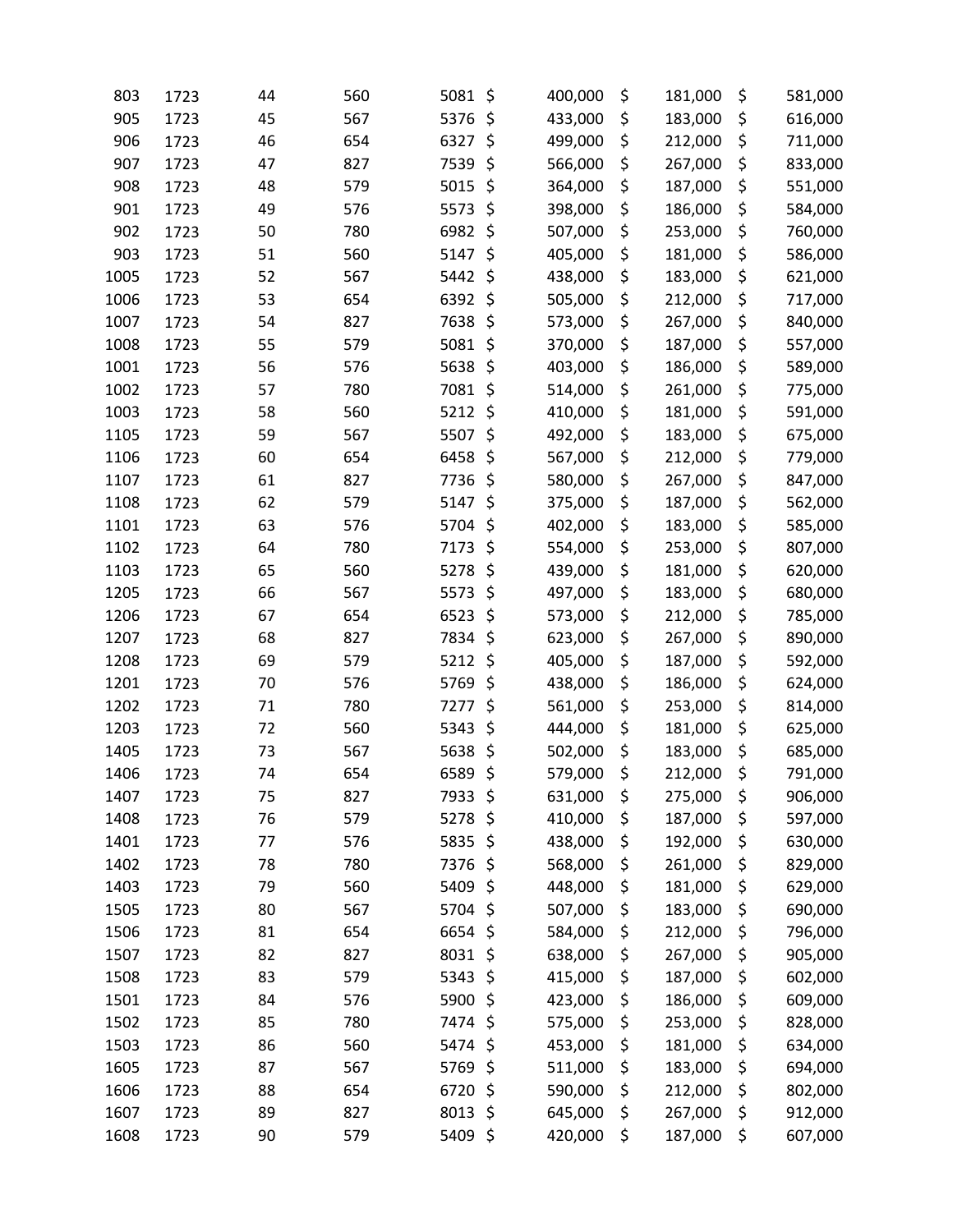| 1601 | 1723 | 91  | 576 | 5966      | \$<br>453,000           | \$<br>186,000 | \$<br>639,000   |
|------|------|-----|-----|-----------|-------------------------|---------------|-----------------|
| 1602 | 1723 | 92  | 780 | 7572      | \$<br>581,000           | \$<br>253,000 | \$<br>834,000   |
| 1603 | 1723 | 93  | 560 | 5540      | \$<br>458,000           | \$<br>181,000 | \$<br>639,000   |
| 1705 | 1723 | 94  | 567 | 5835      | \$<br>566,000           | \$<br>228,000 | \$<br>794,000   |
| 1706 | 1723 | 95  | 654 | 6786      | \$<br>652,000           | \$<br>212,000 | \$<br>864,000   |
| 1707 | 1723 | 96  | 827 | 8228      | \$<br>724,000           | \$<br>267,000 | \$<br>991,000   |
| 1708 | 1723 | 97  | 579 | 5474      | \$<br>425,000           | \$<br>187,000 | \$<br>612,000   |
| 1701 | 1723 | 98  | 576 | 6032      | \$<br>458,000           | \$<br>186,000 | \$<br>644,000   |
| 1702 | 1723 | 99  | 780 | 7671      | \$<br>622,000           | \$<br>253,000 | \$<br>875,000   |
| 1703 | 1723 | 100 | 560 | 5605      | \$<br>463,000           | \$<br>181,000 | \$<br>644,000   |
| 1805 | 1723 | 101 | 567 | 5900      | \$<br>571,000           | \$<br>183,000 | \$<br>754,000   |
| 1806 | 1723 | 102 | 654 | 6851      | \$<br>658,000           | \$<br>212,000 | \$<br>870,000   |
| 1807 | 1723 | 103 | 827 | 8326      | \$<br>731,000           | \$<br>267,000 | \$<br>998,000   |
| 1808 | 1723 | 104 | 579 | 5540      | \$<br>430,000           | \$<br>203,000 | \$<br>633,000   |
| 1801 | 1723 | 105 | 576 | 6097      | \$<br>463,000           | \$<br>186,000 | \$<br>649,000   |
| 1802 | 1723 | 106 | 780 | 7769      | \$<br>629,000           | \$<br>253,000 | \$<br>882,000   |
| 1803 | 1723 | 107 | 560 | 5671      | \$<br>492,000           | \$<br>181,000 | \$<br>673,000   |
| 1905 | 1723 | 108 | 567 | 5966      | \$<br>575,000           | \$<br>183,000 | \$<br>758,000   |
| 1906 | 1723 | 109 | 654 | 6917      | \$<br>664,000           | \$<br>212,000 | \$<br>876,000   |
| 1907 | 1723 | 110 | 827 | 8425      | \$<br>738,000           | \$<br>267,000 | \$<br>1,005,000 |
| 1908 | 1723 | 111 | 579 | 5605      | \$<br>435,000           | \$<br>187,000 | \$<br>622,000   |
| 1901 | 1723 | 112 | 576 | 6163      | \$<br>443,000           | \$<br>186,000 | \$<br>629,000   |
| 1902 | 1723 | 113 | 780 | 7867      | \$<br>636,000           | \$<br>253,000 | \$<br>889,000   |
| 1903 | 1723 | 114 | 560 | 5737      | \$<br>497,000           | \$<br>181,000 | \$<br>678,000   |
| 2005 | 1723 | 115 | 567 | 6032      | \$<br>580,000           | \$<br>183,000 | \$<br>763,000   |
| 2006 | 1723 | 116 | 654 | 6982      | \$<br>669,000           | \$<br>212,000 | \$<br>881,000   |
| 2007 | 1723 | 117 | 827 | 8523      | \$<br>745,000           | \$<br>277,000 | \$<br>1,022,000 |
| 2008 | 1723 | 118 | 579 | 5671      | \$<br>440,000           | \$<br>187,000 | \$<br>627,000   |
| 2001 | 1723 | 119 | 576 | 6229      | \$<br>473,000           | \$<br>186,000 | \$<br>659,000   |
| 2002 | 1723 | 120 | 780 | 7966      | \$<br>642,000           | \$<br>253,000 | \$<br>895,000   |
| 2003 | 1723 | 121 | 560 | 5802      | \$<br>502,000           | \$<br>181,000 | \$<br>683,000   |
| 2105 | 1723 | 122 | 567 | 6097      | \$<br>585,000           | \$<br>183,000 | \$<br>768,000   |
| 2106 | 1723 | 123 | 654 | 7048      | \$<br>675,000           | \$<br>228,000 | \$<br>903,000   |
| 2107 | 1723 | 124 | 827 | 8621      | \$<br>753,000           | \$<br>267,000 | \$<br>1,020,000 |
| 2108 | 1723 | 125 | 579 | 5737      | \$<br>445,000           | \$<br>251,000 | \$<br>696,000   |
| 2101 | 1723 | 126 | 576 | 6294      | \$<br>478,000           | \$<br>186,000 | \$<br>664,000   |
| 2102 | 1723 | 127 | 780 | 8064      | \$<br>649,000           | \$<br>253,000 | \$<br>902,000   |
| 2103 | 1723 | 128 | 560 | 5868      | \$<br>507,000           | \$<br>181,000 | \$<br>688,000   |
| 2205 | 1723 | 129 | 567 | 6163      | \$<br>590,000           | \$<br>183,000 | \$<br>773,000   |
| 2206 | 1723 | 130 | 654 | 7113 \$   | 681,000                 | \$<br>212,000 | \$<br>893,000   |
| 2207 | 1723 | 131 | 827 | 8720      | \$<br>760,000           | \$<br>267,000 | \$<br>1,027,000 |
| 2208 | 1723 | 132 | 579 | 5802      | \$<br>450,000           | \$<br>235,000 | \$<br>685,000   |
| 2201 | 1723 | 133 | 576 | 6359      | \$<br>483,000           | \$<br>186,000 | \$<br>669,000   |
| 2202 | 1723 | 134 | 780 | 8162      | combined with unit 2202 |               | \$<br>902,100   |
| 2202 | 1723 | 135 | 560 | 5933\$    | 1,126,000               | \$<br>424,000 | \$<br>647,745   |
| 2305 | 1723 | 136 | 567 | $6228$ \$ | 595,000                 | \$<br>183,000 | \$<br>778,000   |
| 2306 | 1723 | 137 | 654 | 7179 \$   | 686,000                 | \$<br>212,000 | \$<br>898,000   |